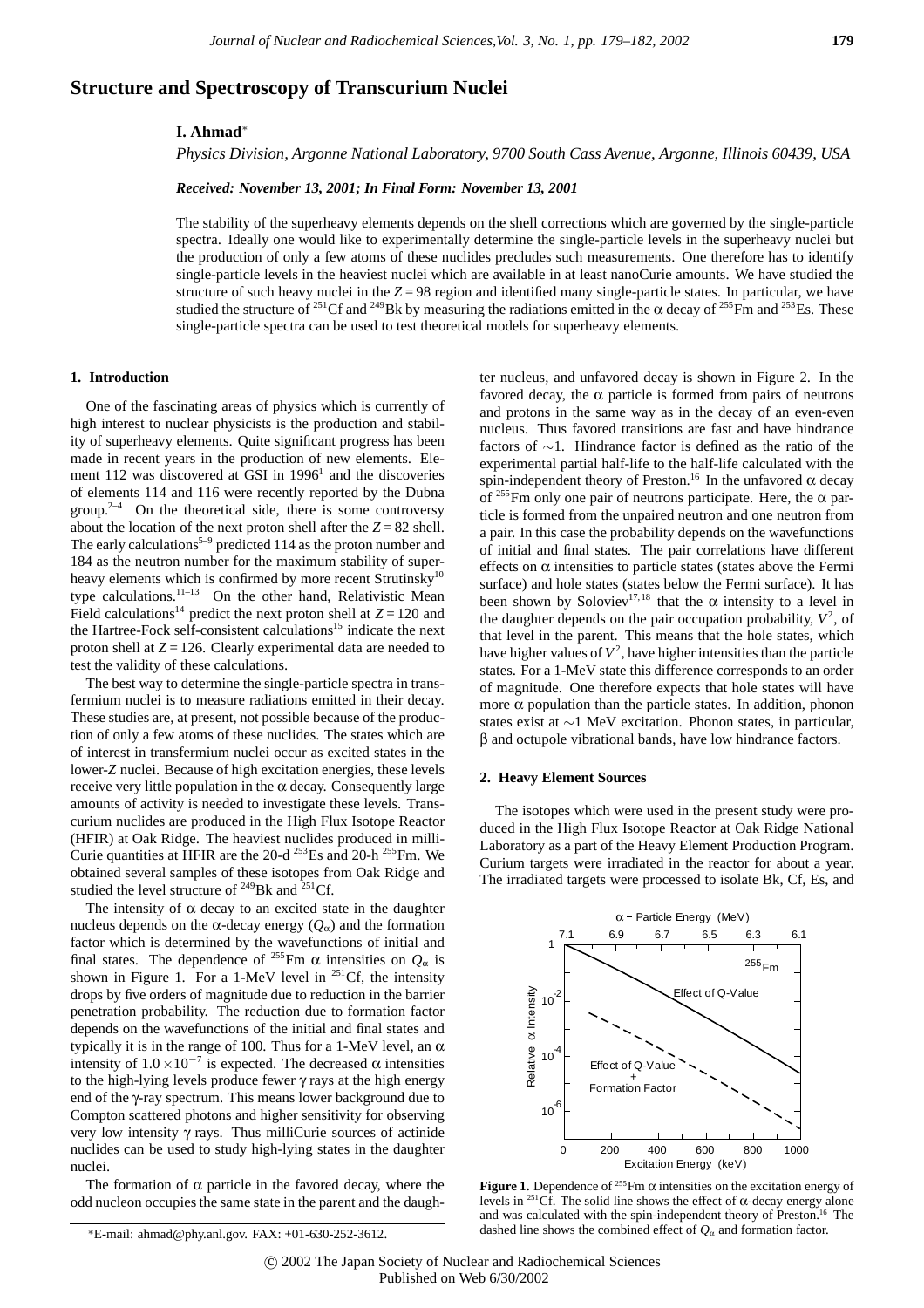

**Figure 2.** Effects of pair correlations on the probability of  $\alpha$ -particle formation. The top part shows the formation of  $\alpha$  particle in favored decay, and the lower panel shows unfavored decay.

Fm. Californium and einsteinium fractions have the isotopic composition shown in Figure 3. For an isotopically pure  $^{253}$ Es sample, Es was extracted from the Cf fraction in which <sup>253</sup>Es grew as a daughter of  $253$ Cf. A chemically and isotopically pure  $^{255}$ Fm sample was isolated from the Es fraction in which  $^{255}$ Es decayed to <sup>255</sup>Fm. Three samples of <sup>255</sup>Fm, each  $\sim$ 1 mCi, were obtained from Oak Ridge National Laboratory in December 1998 and another three in November 2000. Two ∼50 mCi samples of 253Es were acquired from Oak Ridge; one in early 1999 and the other early this year. The later samples had higher chemical and isotopic purity than the previous sources. Some samples were counted while still in the glass bottle. One Fm sample was transferred to a Pt disk in order to reduce the γ rays due to nuclear reactions of  $\alpha$  particles with light elements. Similarly, one Es sample was placed on a Ta disk to reduce background  $\gamma$  rays from nuclear reactions. For  $\alpha$ -particle spectroscopy thin sources were prepared on glass and Pt disks.

## **3. Experimental Measurements**

Except for the first <sup>255</sup>Fm sample, all samples had extremely low radioactive impurities. The later Fm samples received in November 2000 had about an order of magnitude less Es than previous samples. Gamma singles spectra of four samples were measured with a 25% coaxial Ge detector and a high-resolution  $2 \text{ cm}^2 \times 7$ -mm planar Ge detector using different absorbers to reduce the counting rates. In order to observe very weak transitions in the <sup>255</sup>Fm  $\alpha$  decay, the spectra were measured in an



**Figure 3.** Isotopic composition, in atom per cent, of the Cf and Es fractions isolated from irradiated Cm targets at HFIR.



Figure 4. Gamma-ray spectrum of a <sup>255</sup>Fm sample measured with a 25% Ge spectrometer. The spectrum was measured in a very low background shield for 20 h. Most of the  $\gamma$  rays identified in the spectrum have been placed in a level scheme for <sup>251</sup>Cf.

extremely low background shield. Because of high resolution, the LEPS spectrum provided better information for γ rays up to  $\sim$ 300 keV. For higher energies, spectra measured with the 25% detector were used. These spectra contained very weak lines from Es–Bk isotopes and from reactions of  $\alpha$  particles with light elements in the sample and in glass. By comparing spectra of all the four samples, we were able to identify transitions in  $255$ Fm α decay. A γ-ray spectrum of a sample measured in November 2000 is displayed in Figure 4. As can be seen, there is very low amount of  $254$  Es<sup>-250</sup>Bk in the spectrum. For reference the intensity of the 971-keV γ ray is <sup>∼</sup>3 <sup>×</sup>10*−*<sup>7</sup> photons per 255Fm <sup>α</sup> decay. Gamma rays with intensities of <sup>∼</sup>1×10*−*<sup>8</sup> photons per 255Fm <sup>α</sup> decay have been observed.

Gamma-gamma coincidence spectra of one 255Fm sample were measured with the Gammasphere<sup>19</sup> in December 1998 when the Gammasphere was located at Argonne National Laboratory. Most of the levels populated in the  $\alpha$  decay deexcite directly to the ground state  $1/2^+$  band or to the  $7/2^+$  band at 106 keV which decays by highly-converted low-energy transitions. These transitions were not observed in γ-γ coincidence spectrum. In some cases, high-lying levels were fed by K con-



Figure 5. Intrinsic states in <sup>251</sup>Cf deduced from decay studies of <sup>255</sup>Fm and <sup>250</sup>Cf(*d*, *p*) reaction. Right hand columns represent  $\alpha$  intensity in % and hindrance factor calculated with the spin-independent theory of Preston.<sup>16</sup>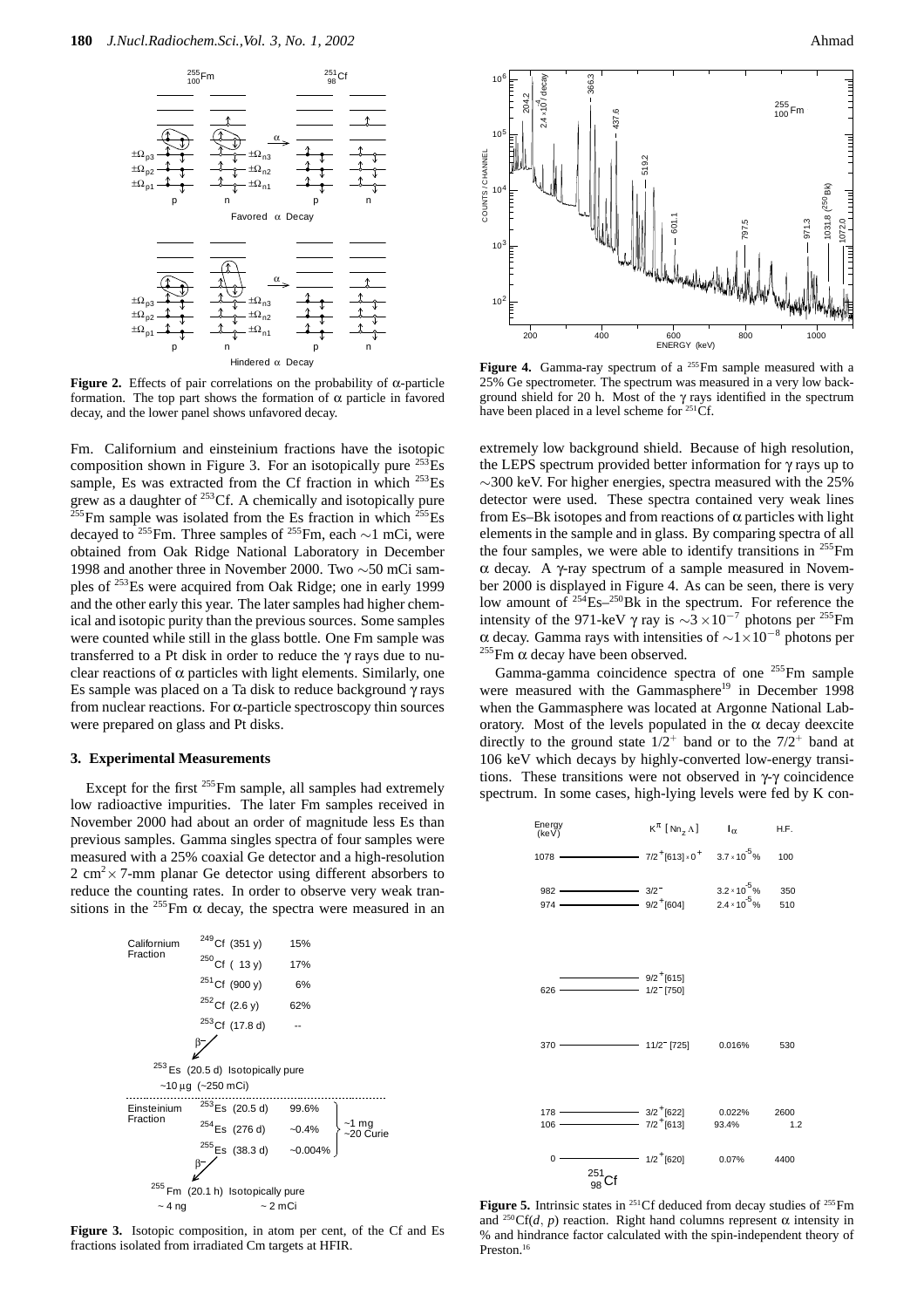verted transitions which allowed the observation of γ rays deexciting to the ground band in the coincidence spectrum. Gamma rays deexciting excited states to the  $3/2^+$  band at 178 keV were observed in coincidence with Cf K X rays because the  $3/2^+$  band deexcites by M1 transitions with large K conversion coefficients. The coincidence measurements allowed us to identify several new bands.

Gamma singles spectra of the two <sup>253</sup>Es sources were measured by the same detectors used in <sup>255</sup>Fm measurements. The decay of the spectra was followed for several months. Gamma rays were assigned to  $^{253}$ Es  $\alpha$  decay on the basis of their estimated half-life and the fact that these γ rays are present in spectra of both Es samples. In addition, α-γ coincidence measurements were also performed using a 2 cm<sup>2</sup> Si detector and a 100% Ge spectrometer. The source was ∼5 *µ*Ci in strength and the γ-ray spectrum was counted for one week in coincidence with  $\alpha$  particles with energies less than 6.2 MeV. The spectrum showed the presence of several γ rays including 768- and 932-keV peaks.

#### **4. Discussion**

Nuclear levels can be characterized by measurements of  $α$ , conversion electron, and γ-ray spectra of radioactive sources and/or by charged-particle reaction spectroscopy. The former provides definite spin-parity assignments whereas the latter identifies the single-particle configuration. In an ideal case, level structure of a nucleus should be investigated by both techniques. This has been done for <sup>251</sup>Cf which provides information on neutron single-particle states and for  $251$  Es which gives the proton single-particle spectrum.

**4.1. Neutron Single-particle States.** The most detailed information on the neutron single-particle states of a heavy actinide nucleus has been obtained for  $251 \text{Cf}$ . The level structure of this nucleus has been studied by measuring  $\alpha$ , electron, and γ-ray spectra of <sup>255</sup>Fm, in singles and in coincidence,<sup>20,21</sup> high

**Figure 6.** A portion of the <sup>250</sup>Cf(*d*, *p*) spectrum measured with an Enge split-pole magnetic spectrometer. Only peaks representing levels in the 1/2*−*[750] band are shaded. The γ-ray transitions were observed in a γ-ray spectrum of 255Fm measured with a 25% Ge spectrometer.

resolution  $\alpha$  spectroscopy with a magnetic spectrometer,<sup>22</sup> and <sup>250</sup>Cf(*d*, *p*)<sup>251</sup>Cf reaction.<sup>23</sup> The intrinsic states of <sup>251</sup>Cf obtained from these studies are shown in Figure 5. Rotational bands 1/2<sup>+</sup>[620], 7/2<sup>+</sup>[613], 3/2<sup>+</sup>[622], 11/2*−*[725], 9/2*−*[734], and  $5/2^{+}$ [622] were first observed in decay studies. The singleparticle characters of the  $1/2^{+}[620]$ ,  $7/2^{+}[613]$ , and  $3/2^{+}[622]$ bands were confirmed by the  $(d, p)$  reaction data. In the proton spectrum from the <sup>250</sup>Cf(*d*, *p*) reaction, peaks at 633, 600, 708, and 626 keV were assigned to the members of the 1/2*−*[750] band. In our recent work, we observed γ rays from these levels confirming their single-particle assignment. The  $(d, p)$  spectrum containing the peaks from the 1/2*−*[750] band and the decay of these levels are shown in Figure 6. In our recent study, we also performed a γ-γ coincidence measurement with the Gammasphere. The feeding of the members of the 1/2*−*[750] band from higher-lying levels is shown in Figure 7, providing further evidence for spins of these states. The 1/2*−*[750] level originates from the  $h_{11/2}$  shell state. The location of this orbital provides an estimate of the  $N = 184$  spherical shell. The observed levels in Figure 5 are fairly well reproduced<sup>21,24</sup> by a single-particle model using Woods-Saxon potential.

**4.2. Proton Single-particle States.** Proton single-particle states have been identified in <sup>247</sup>Bk (Ref. 25, 26), <sup>249</sup>Bk (Ref. 27– 29), <sup>251</sup>Bk (Ref. 28), and <sup>251</sup>Es (Ref. 25, 30, 31). In all these nuclei the ground state is either the 7/2<sup>+</sup>[633] or the 3/2*−*[521] orbital. The next three orbitals, 7/2*−*[514], 1/2*−*[521], and  $9/2^{+}$ [624], have been identified in <sup>247</sup>Bk, <sup>249</sup>Bk, and <sup>251</sup>Es by decay studies and  $(\alpha, t)$  reactions. In <sup>251</sup>Bk, only the 1/2<sup>*−*</sup>[521] orbital, which was populated in the  $\beta$ <sup>−</sup> decay of <sup>251</sup>Cm, was identified. The best evidence for the assignments of these three orbitals was found in 251Es. The 7/2*−*[514] and the 9/2<sup>+</sup>[624] states in  $^{251}$ Es were identified in the EC decay studies of  $^{251}$ Fm (Ref. 30) and the α decay of 255Md (Ref. 31). The 1/2*−*[521] orbital was identified in the <sup>250</sup>Cf( $\alpha$ , *t*) reaction.<sup>30</sup>

The intrinsic states of  $249$ Bk have recently been studied by measurement of  $\gamma$  rays in the decay of <sup>253</sup>Es. The low-spin states in <sup>249</sup>Bk were studied by measuring  $\gamma$  rays in the decay of <sup>249</sup>Cm (Ref. 28). Levels in <sup>249</sup>Bk were also studied by <sup>248</sup>Cm( $\alpha$ , *t*)<sup>249</sup>Bk reaction. However, because of poor resolution the data did not provide as good information on proton states as was achieved



**Figure 7.** A partial level scheme of <sup>251</sup>Cf showing the population and decay of the 1/2*−*[750] band. The coincidence relationship was obtained in a Gammasphere run.